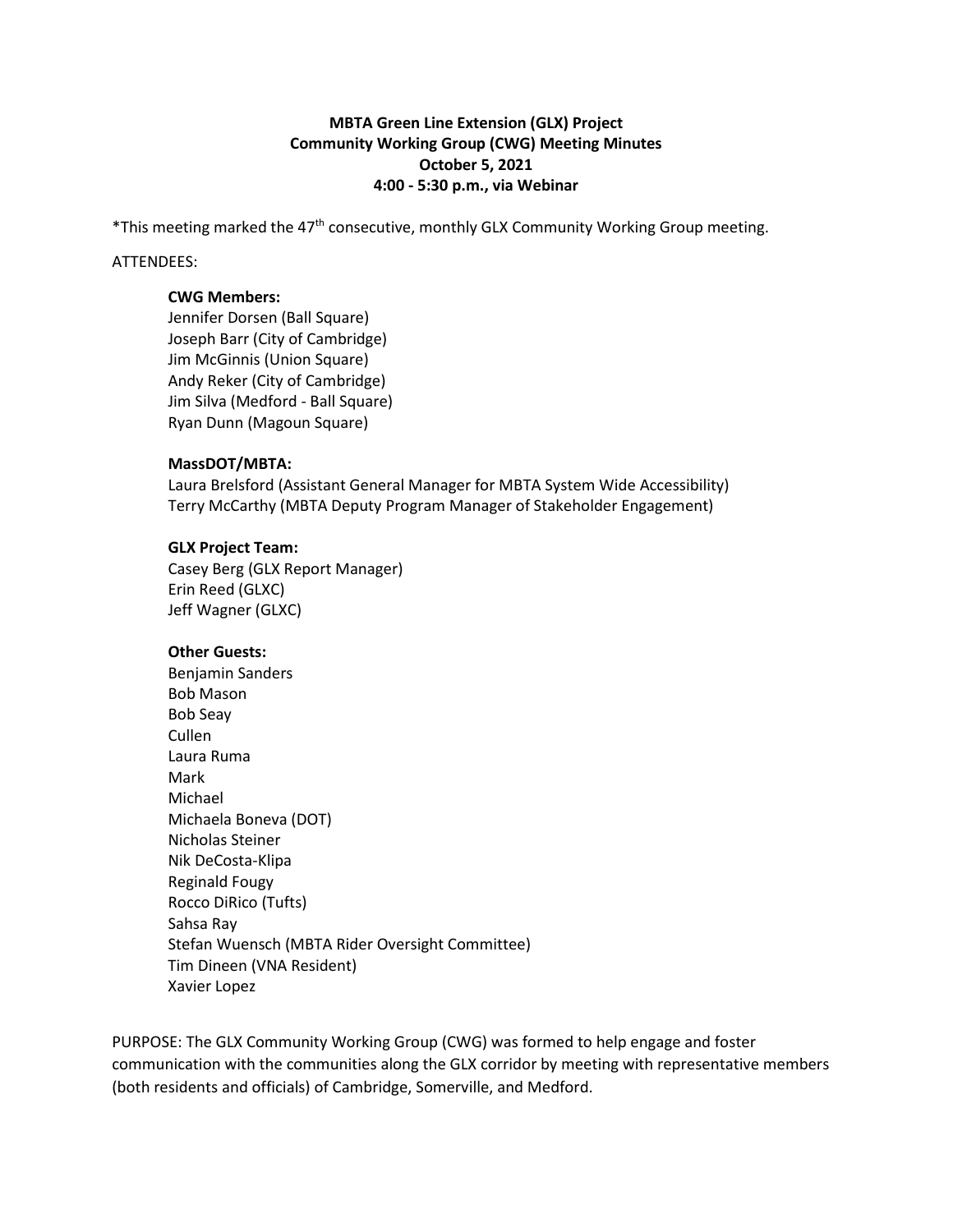BACKGROUND: The Green Line Extension (GLX) Project is an initiative of the Massachusetts Department of Transportation (MassDOT), in coordination with the Massachusetts Bay Transportation Authority (MBTA). The project intent is to extend existing MBTA Green Line service from Lechmere Station through the northwest corridor communities of Cambridge, Somerville, and Medford. The goals of the project are to increase mobility; encourage public transit usage; improve regional air quality; ensure a more equitable distribution of transit services; and support opportunities for sustainable development.

Terry McCarthy opening the meeting with the agenda and a safety moment. The topic was wellness - "If you don't make time for your wellness, you'll have to make time for your illness." He advised making time for annual check-ups and cancer screenings, taking PTO, keeping a healthy diet and exercise plan, etc.

Terry then provided a brief project update. He explained that the project is in a transitionary period where heavy construction work will be coming to an end and testing and commissioning will be ramping up. He informed the group that the project has been working to install track and OCS wiring, and power will be on soon with testing to follow on Branch One (Union Branch).

Terry noted that the School Street Bridge is now open for emergency vehicles and pedestrians only and will open to vehicle traffic in the next few weeks. The Medford Street Bridge is expected to open late fall. He said there will be intermittent closures of these bridges going forward for utility and joint reconstruction work, but at least one bridge will be open at any given time.

Terry informed the group that the project is now training first responders at the Vehicle Maintenance Facility (VMF). Firefighters from Cambridge, Somerville, and Medford are being trained. He showed pictures of the new Green Line vehicles inside the VMF and some of the equipment that will be used on the vehicles. He also noted that the project is currently completing punch list items within the VMF.

Andy Reker asked when the Green Line trains will start running on the new track. Terry said this would be a two-phased effort. First, the project should be getting Eversource power to the Red Bridge Traction Power Substation very shortly. Then, testing of the Substation will begin, and the project will have the Green Line vehicles running on the new VMF yard, and the Union Branch line. Testing and pre-revenue training demonstration that mimics revenue service will occur before revenue service. Pre-revenue demonstration starts at the beginning of service at 5AM and then concludes at 1AM to mimic day-to-day operations.

It was asked if the shuttle service will continue between Lechmere and North Station before revenue service. Terry McCarthy confirmed and said the project will not phase out shuttle service until the Union Branch is up and running. When Lechmere opens, the bus loop will open too, and the MBTA can discontinue use of the old Lechmere bus station.

Terry noted that the MBTA has decided to utilize the Microsoft Teams format going forward for internal meetings, and Zoom will be used for public meetings. GoToMeeting is being phased out, and a new Zoom invite will be distributed for the next Community Working Group meeting.

After these questions, Terry McCarthy transitioned the meeting to Zoom and gave the floor to Laura Brelsford, Assistant General Manager for MBTA System Wide Accessibility (SWA). Her presentation topic was, "Access in Motion: Driving Inclusion at the MBTA." She provided an overview of the history of the MBTA SWA department and its role. She said the department develops design standards, oversees an